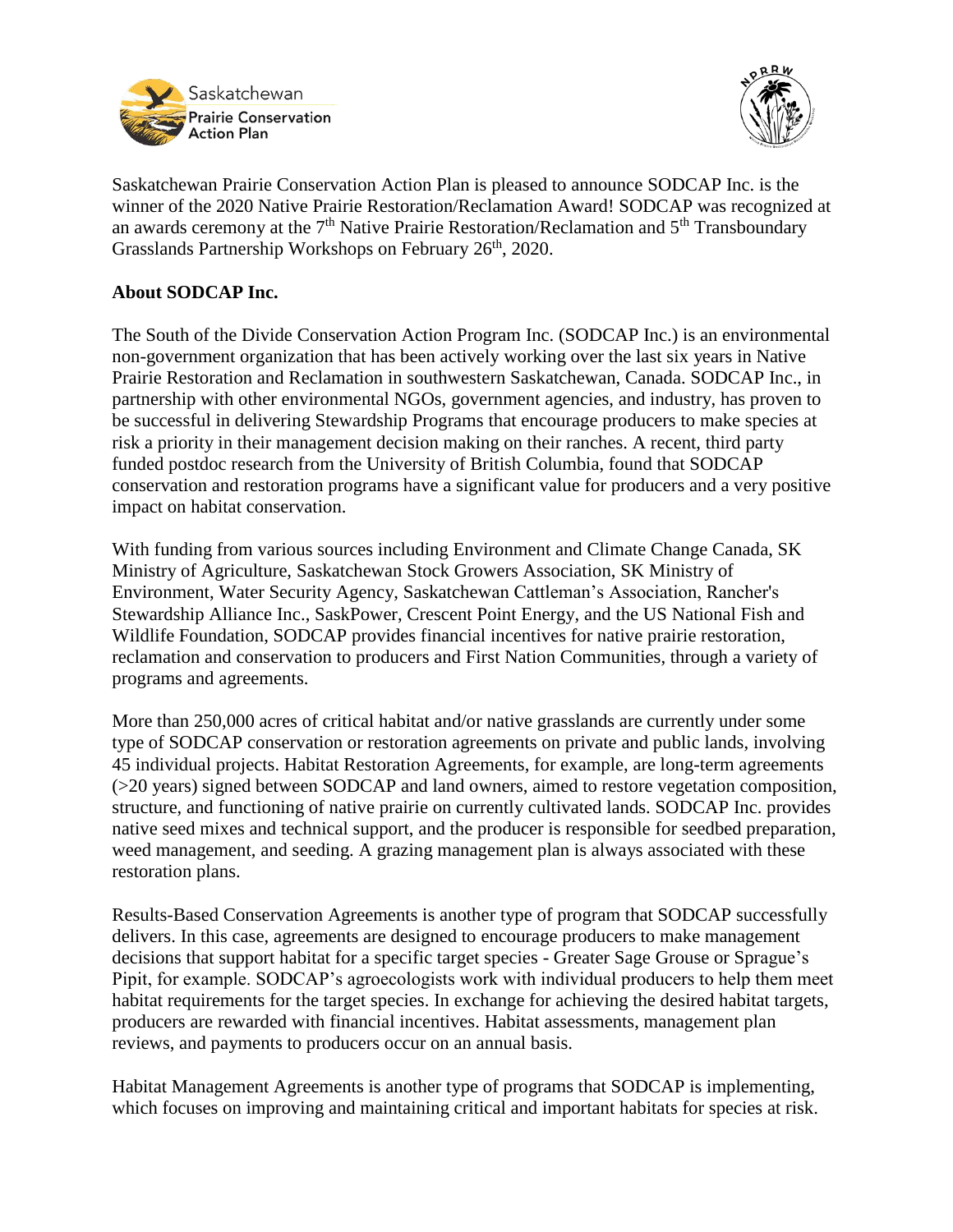



Habitat management plans may include activities such as upholding appropriate stocking rates, improving grazing management, avoiding destructive activities, and monitoring. Producers are fully or partially compensated for all costs associated with implementing the agreement and any potential lost opportunity. Besides those agreements with producers, SODCAP works in many other projects to improve and conserve native prairies in Saskatchewan. In partnership with the Frenchman Wood River Weed Management Area, for example, SODCAP is implementing integrated weed management projects that focus on leafy spurge control on native grasslands and along the Frenchman river. One of these projects, encompassed 6,880 acres of native grassland near of Cypress Hills, and used an integrated approach to control leafy spurge by using spurge beetles and target-grazing with goats.

SODCAP also teamed up with Parks Canada's Grasslands National Park (GNP) and the SK Stock Growers Association to implement two Grass Banking initiatives with local producers, with the goal of creating habitat for multiple species at risk. These projects covers more than 40,000 acres of public and private land, much of which is considered critical habitat for Greater Sage-grouse, Sprague's Pipits, and Chestnut-collared Longspurs.

In another initiative, SODCAP is also collaborating with the Saskatchewan Stock Growers Association to engage producers who own or manage critical and important habitat for species at risk, to enter into Term Conservation Easements. SODCAP is also partnering with the SK Ministry of Agriculture and other Watershed Stewardship Associations to provide support and expertise for producers in submitting applications for fund to the Farm Stewardship Program (FSP) and the Farm and Ranch Water Infrastructure Program (FRWIP). In 2019-20, SODCAP collaborated in twenty nine FSP and FRWIP applications. These projects include restoration and reclamation of cultivated lands, and habitat enhancement through improvement of grazing management in native prairies.

SODCAP demonstrates remarkable innovation in programming by working in Niche Product Branding initiatives with two livestock operations and individual ranchers, to market their beef produced on grasslands that are managed conservation purposes. This program attaches attributes to a beef product that the consumer values and therefore would select over other products and be willing to pay a premium. SODCAP in the process now of promoting these certified beef products. SODCAP continues working on new programs and projects.

With the collaboration of the SK Wildlife Federation and the SK Water Security Agency, SODCAP is looking to lead a project to restore and conserve important riparian habitats in the Saskatchewan portion of the Milk River watershed (Frenchman River and tributaries creeks). This project proposes working with producers that manage these watercourses, in order to improve and protect priority riparian areas for threatened Mountain Sucker and other aquatic species.

Finally, SODCAP outreach and extension programs are also a clear demonstration of the exceptional commitment of this organization in restoration and conservation of native prairies. SODCAP works on educating and increasing awareness through a variety of activities and communication channels, including E-newsletters (two per year), articles in producer's